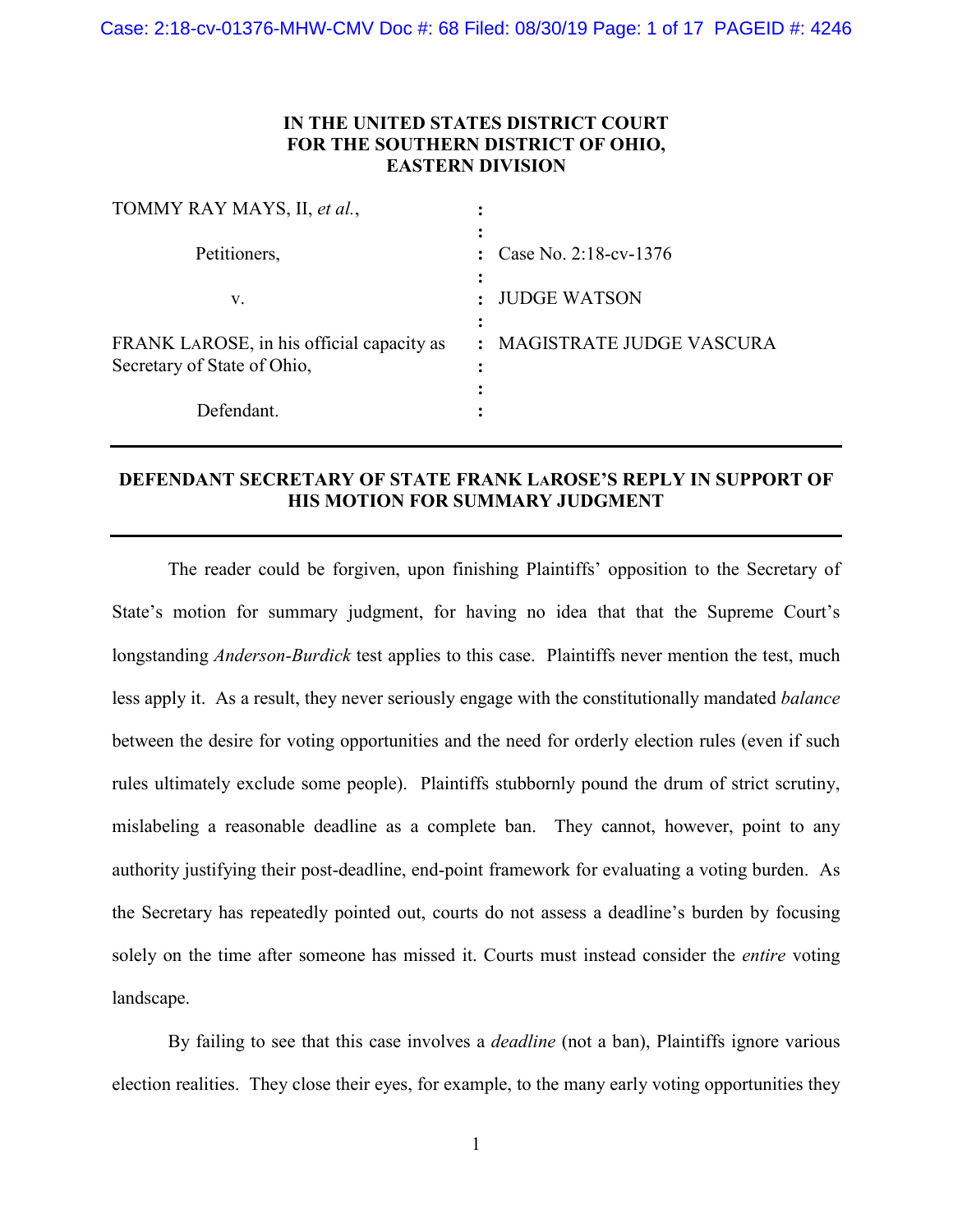had. By voting early by mail or in person, Plaintiffs, like anyone else, could have eliminated the possibility that an unexpected event would keep them from the polls on Election Day. Perhaps most problematically, Plaintiffs close their eyes to the difficulties shifting an already late absentee deadline even later would cause for election officials who are very busy completing many tasks leading up to Election Day.

Plaintiffs say their willful blindness should be forgiven because they are bringing an asapplied challenge. Incorrect. Whatever the scope of relief, the underlying constitutional test remains. That test, *Anderson-Burdick* balancing, says that reasonable, generally applicable election rules pass, even though some people will inevitably fail to meet them. To be sure, some rules might seem harsh in a specific, individual application. Yet States cannot legislate elections on an individual level. The constitutional standard, therefore, must be a workable one.

Plaintiffs' approach is much different, and it has no logical limits. Their case might seem narrow at first, but the test they ask for is broad and unwieldy. Under Plaintiffs' after-the-fact approach to burden measuring, a deadline shortly before an election transforms into an absolute ban (because it is viewed in hindsight). In turn, any voter who misses that deadline, but has a good excuse, can bring an "as applied" challenge—saying they have been banned from voting and should receive a judicially created deadline exemption. That is not and cannot be the test.

Ultimately, Plaintiffs offer no reason to question the Secretary's conclusion that Ohio's interest in administering orderly elections and easing burdens on the boards of elections justifies a three-day gap between the absentee-ballot-request deadline and Election Day.

As to their equal protection claim, Plaintiffs fault the Secretary for failing to articulate a *relevant* difference between jailed and hospitalized voters that justifies their disparate treatment in Election Day absentee voting. Access is the relevant difference. Election Day absentee

2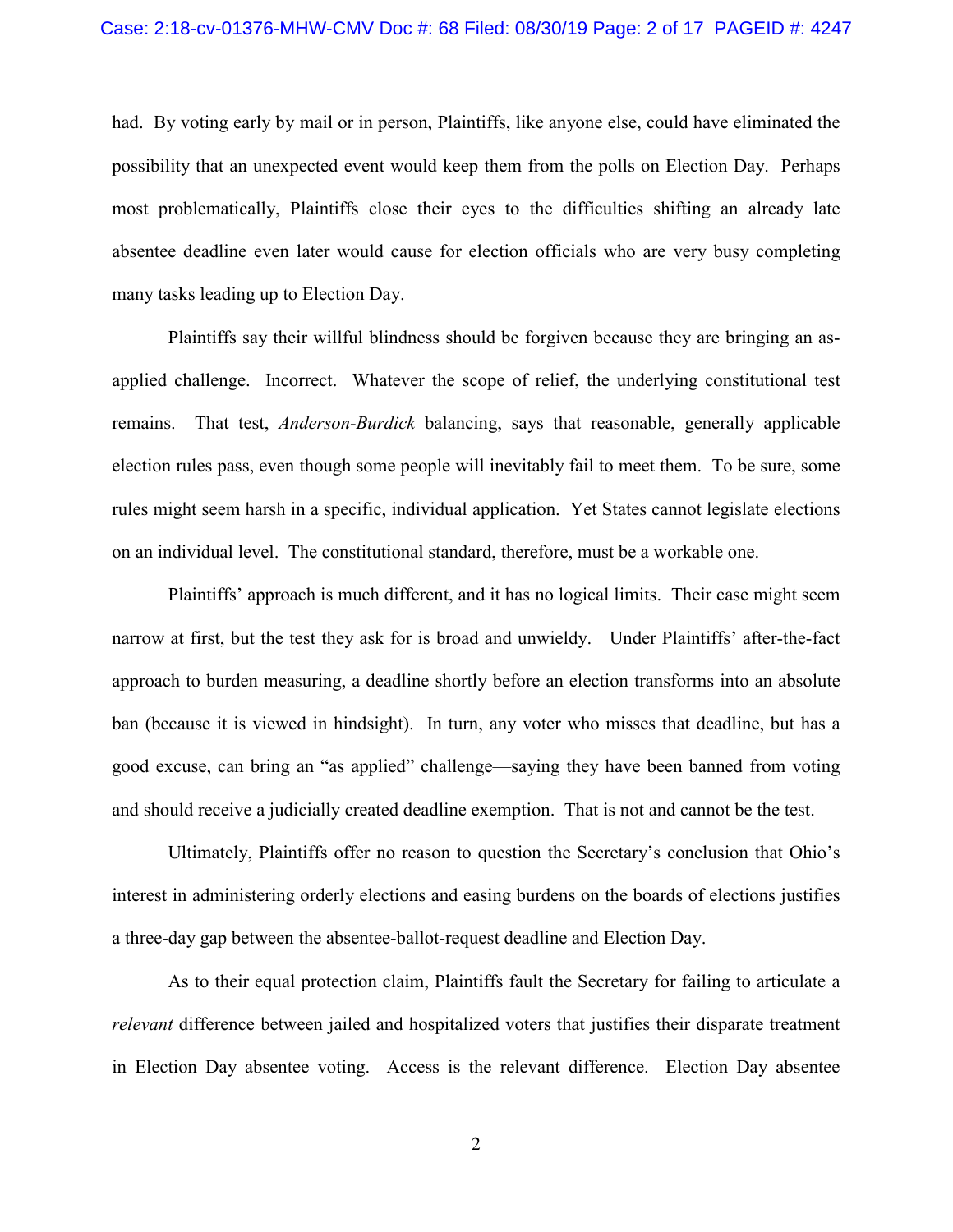voting hinges on election officials' ability to reach unexpectedly hospitalized voters in a compressed time. With their barriers to entry and movement, jails do not offer this type of access. Accordingly, Ohio lawmakers could justifiably distinguish between these groups. Plaintiffs' equal protection claim fails as a matter of law.

### **I. Plaintiffs' as-applied challenge does not change the applicable test—***Anderson-Burdick***—or that test's result.**

In response to the Secretary's motion for summary judgment, Plaintiffs try to work around *Anderson-Burdick*. They stress that they asserted an as-applied challenge to Ohio's deadline for requesting absentee ballots. According to Plaintiffs, an as-applied challenge means that the Court must accept Plaintiffs' framing of the law's burden on voting—"outright vote denial" for Plaintiffs and other late-jailed voters. Pl's Opp'n at 5, Doc. 65 at PageID 4176. This attempted dodge should fail. The fact that Plaintiffs assert an as-applied challenge does not change two bedrock principles underlying this case: (1) the *Anderson-Burdick* framework applies, and (2) that framework does not permit the Court to assess the magnitude of a voting burden through a narrow, after-the-fact lens.

## **A. Whether a plaintiff seeks as-applied or facial relief,** *Anderson-Burdick* **balancing allows for reasonable, generally applicable election rules.**

"A facial challenge to a law's constitutionality is an effort to invalidate the law in each of its applications . . . ." *Green Party of Tenn. v. Hargett*, 791 F.3d 684, 691 (6th Cir. 2015) (quoting *Speet v. Schuette*, 726 F.3d 867, 871 (6th Cir. 2013)). A claim that challenges more than just the plaintiff's particular case is a facial challenge insofar as it reaches beyond the plaintiff's circumstances. *See id*. at 691-92 (citing *John Doe No. 1 v. Reed*, 561 U.S. 186, 194 (2010)). Stated differently, a plaintiff seeking to represent all late-jailed voters must demonstrate that the law is unconstitutional in all of its applications to that group of voters.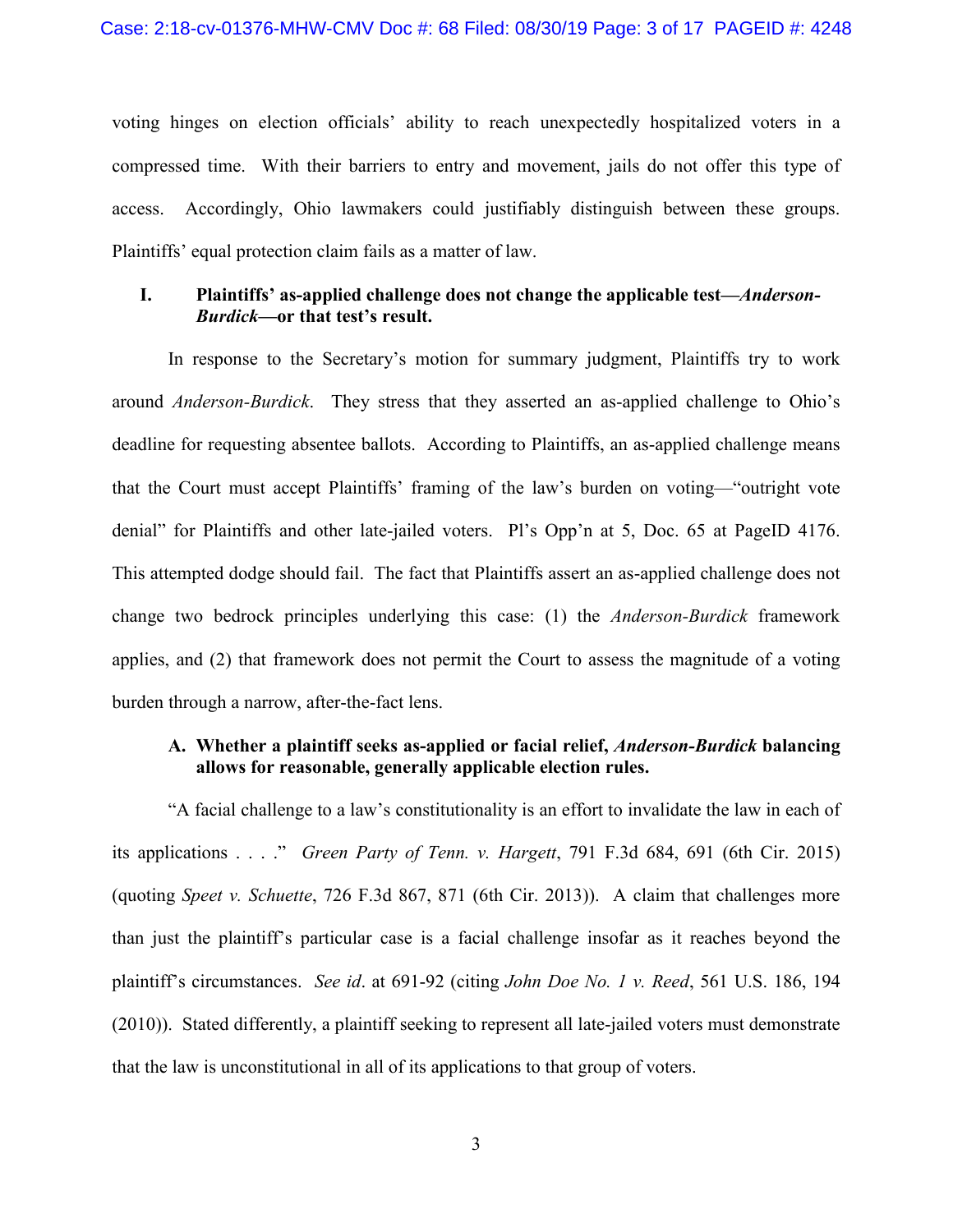Whether Plaintiffs' challenge to the absentee-ballot deadline is facial, as-applied, or carries characteristics of both types of challenges leaves unaltered the legal standard that applies to this case: the *Anderson-Burdick* balancing test. Though unmentioned in Plaintiffs' opposition brief, the *Anderson-Burdick* test applied in every case Plaintiffs cite for the proposition that the Court must focus on "the particular burden posed on the impacted plaintiffs," which Plaintiffs characterize as a ban on voting. *See Libertarian Party of Ky. v. Grimes*, 835 F.3d 570, 574 (6th Cir. 2016) (setting forth and following the three-step *Anderson-Burdick* test); *Green Party of Tenn.*, 791 F.3d at 692-93 (same); *Brakebill v. Jaeger*, \_\_ F.3d \_\_, 2019 U.S. App. LEXIS 22766, at \*12-21 (8th Cir. July 31, 2019) (applying *Crawford v. Marion Cnty.*, 553 U.S. 181 (2008), an *Anderson-Burdick* case); *Frank v. Walker*, 819 F.3d 384, 386 (7th Cir. 2016) (noting that plaintiff's challenges arose under *Anderson-Burdick*). Under this test, the Court first considers the character and magnitude of the restrictions on voting, then identifies the interests and justifications for the restrictions, and finally assesses the legitimacy and strength of those justifications compared to the burden on voting. *Libertarian Party of Kentucky*, 835 F.3d at 574. And as Ohio has explained at length and repeatedly, the balancing of the *Anderson-Burdick*  factors favors the state.

#### **B. The** *Anderson-Burdick* **balancing favors the State.**

Plaintiffs persist in calling the ballot-request deadline a ban, attempting by sheer repetition to make it true. Because the deadline is a ban on voting, they say, the burden on voting is at its apex. But every statute and case cited by Plaintiffs puts the lie to Plaintiffs' framing. In the as-applied challenges as much as the facial challenges, courts do not evaluate the burden by zeroing in on the plaintiff *after* a law has worked its effect. And more specifically, courts do not deem election laws bans every time a law prevents a voter from casting a ballot.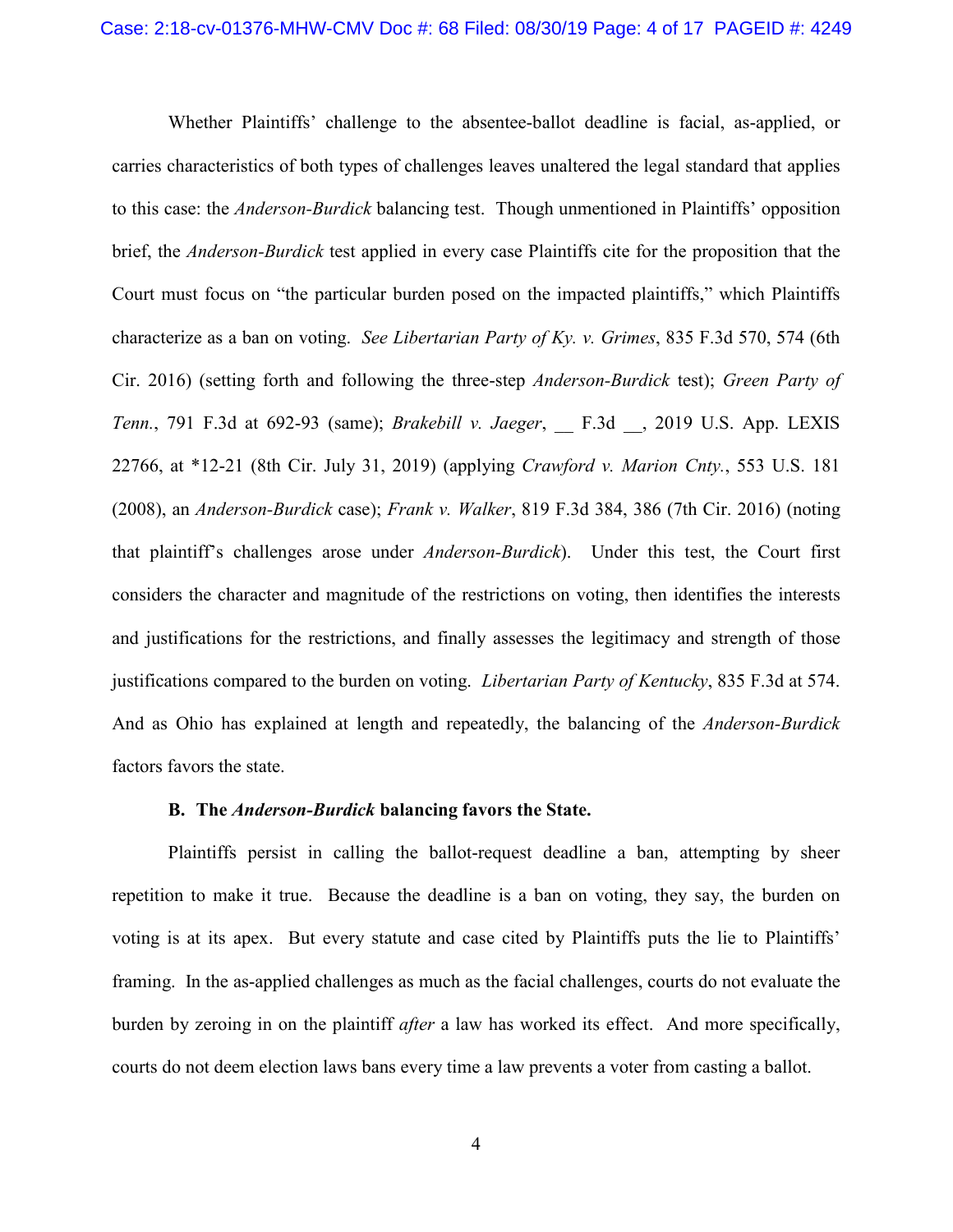### **1. Plaintiffs' own case do not support after-the-fact burden measuring.**

Plaintiffs cannot cite any case justifying their post-deadline, end-point assessment of the burden on voting. Indeed, the cases Plaintiffs cite in support of this framing directly undercut it. *See* Pl's Opp'n at 6, Doc. 65 at PageID 4177 (noting that numerous cases support assessing the particular burden imposed on impacted plaintiffs). In the first such case, *Libertarian Party of Kentucky*, minor political parties challenged certain ballot-access laws in Kentucky. As the *Anderson-Burdick* test demands, the court analyzed the burden *from the outset*, *i.e.,* the steps a minor political party must undertake to access the ballot. Kentucky law provided two avenues for ballot access: (1) obtaining a certain vote threshold in a general election or (2) filing petitions for a candidate. 835 F.3d at 575-76. In finding the burden constitutional, the court did not limit its review to a situation occurring *after* a minor political party failed to obtain the requisite vote threshold or *after* it submitted invalid petitions. But that's exactly what Plaintiffs seek in this case. Under their framework, Kentucky's ballot-access law would be a ballot-access *ban* if a minor political party that failed to clear the vote threshold or file a petition challenged the law.

The same holds true for the other cases cited by Plaintiffs. In *Green Party of Tennessee*, for example, the Green Party and other minor political parties challenged Tennessee's ballotaccess and ballot-retention systems. By the time of filing suit, the minor parties "did not receive enough votes for plaintiffs to maintain their recognized minor party status by qualifying as a statewide political party and lost their continued ballot access in future elections." 791 F.3d at 690. They were off the ballot as recognized minor parties. Yet, the court did not characterize the challenged laws as a ballot-access *ban* for the minor political parties. Instead, it analyzed the ballot-access and ballot-retention scheme from the outset, considering whether the laws imposed a severe burden on the minor political parties. Under Plaintiffs' framing, the ballot-access law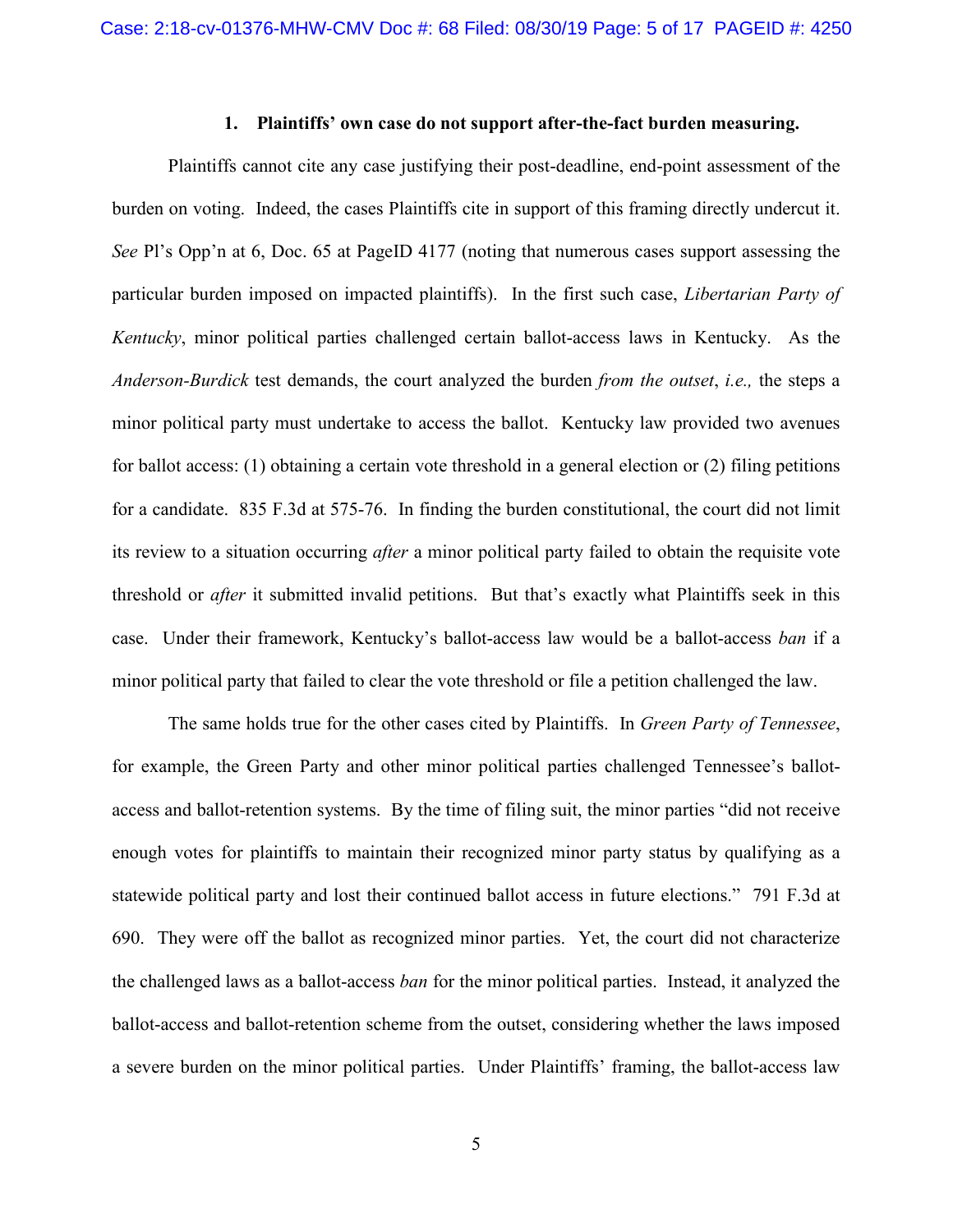was, in fact, a ballot-access *ban* because the court could only assess the law *after* it had gone to work.

The same holds true outside the Sixth Circuit. When an election statute like a voter identification law *results* in the potential inability of some affected individuals to vote, courts do not analyze the law as a "ban" or the "outright denial of the right to vote." Rather, these courts follow *Anderson-Burdick* and measure the burden on voting from the outset. For example, in *Brakebill*, the district court found that North Dakota's voter ID law severely burdened the voting rights of Native Americans, 4,998 of whom possessed no voter ID with 2,305 of those lacking the documentation to ever secure a valid ID. 2019 U.S. App. LEXIS 22766, at \*7 (describing the district court's decision). But the court did not call the voter ID law a *ban* on voting or the "outright denial of the right to vote." Instead, it measured the burden on voting by assessing how difficult it would be for voters to comply—*prospectively*—with the voter ID law. *See id*. at \*14- 17; *see also Frank v. Walker*, 768 F.3d 744, 746-48 (7th Cir. 2014).

Perhaps it is helpful to consider what a voting ban actually looks like. In *O'Brien v. Skinner*, 414 U.S. 524 (1974), a state law blocked inmates from registering to vote *and* from requesting absentee ballots if they were incarcerated in their home counties. Whether viewed prospectively or after the fact, the law in *O'Brien* prevented any incarcerated individual from voting. Unlike the facts of this case, it was a true ban.

### **2. Viewing the actual character of Ohio's election laws, this case involves a reasonable deadline, not a ban.**

Under Plaintiffs' proposed framework for evaluating election burdens, all election laws are ultimately voting bans. A ballot-access law, for example, is actually a ballot ban if a political party fails to complete the steps necessary to secure a place on the ballot. Likewise, a voteridentification law would be a ban on voting if an individual found herself without the required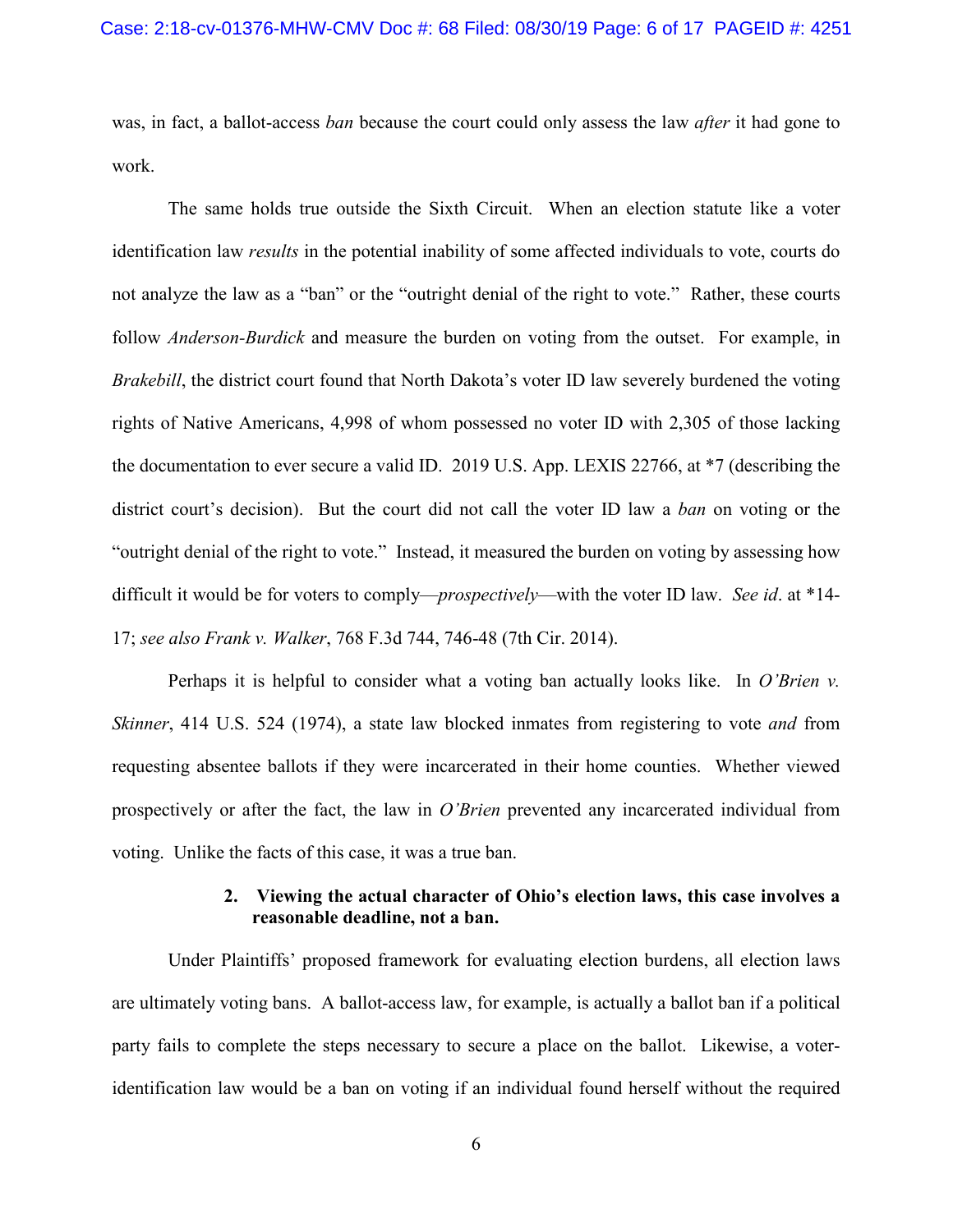#### Case: 2:18-cv-01376-MHW-CMV Doc #: 68 Filed: 08/30/19 Page: 7 of 17 PAGEID #: 4252

credentials on Election Day. And any election-related deadline transforms into a ban once the deadline has passed. The Supreme Court has explicitly rejected this type of framing in the elections context. *See Rosario v. Rockefeller,* 410 U.S. 752, 758 (1973) ("The petitioners do not say why they did not enroll prior to the cutoff date; however, it is clear that they could have done so, but chose not to. Hence if their plight can be characterized as disenfranchisement at all, it was not caused by [the challenged statute], but by their own failure to take timely steps to effect their enrollment."). This Court should not adopt Plaintiffs' erroneous framework here.

Indeed, even Plaintiffs acknowledge that deadlines are not voting bans when discussing other states. Pl's Opp'n at 3, Doc. 65 at PageID 4174 ("Other states have taken steps to shrink the window between the regular absentee ballot application *deadline* and Election Day, minimizing the risk of disenfranchisement for late-jailed voters." (emphasis added)). Although all the cited states—other than Maryland—impose a deadline that will result in arrests occurring post-deadline but pre-opening of the polls, Plaintiffs do not call these deadlines voting bans. In other states, deadlines are simply deadlines. In fact, by citing eleven states that impose a pre-Election Day deadline for absentee-ballot requests and only one that does not, Plaintiffs only underscore the widespread administrative need for them.

As the Secretary set forth in his motion for summary judgment, the deadline's effect on voting is minimal in the context of Ohio's myriad voting opportunities. Ohioans—including incarcerated Ohioans—enjoy several methods of voting spread across the month preceding Election Day. Def's Mtn. at 6, Doc. 54 at PageID 2056. Voters, including incarcerated voters, can apply for absentee ballots beginning January 1 or ninety days before Election Day, whichever is earlier. Ohio Rev. Code § 3509.03(D). Boards begin mailing absentee ballots to all voters, including incarcerated voters, the day after voter registration closes. Ohio Rev. Code §§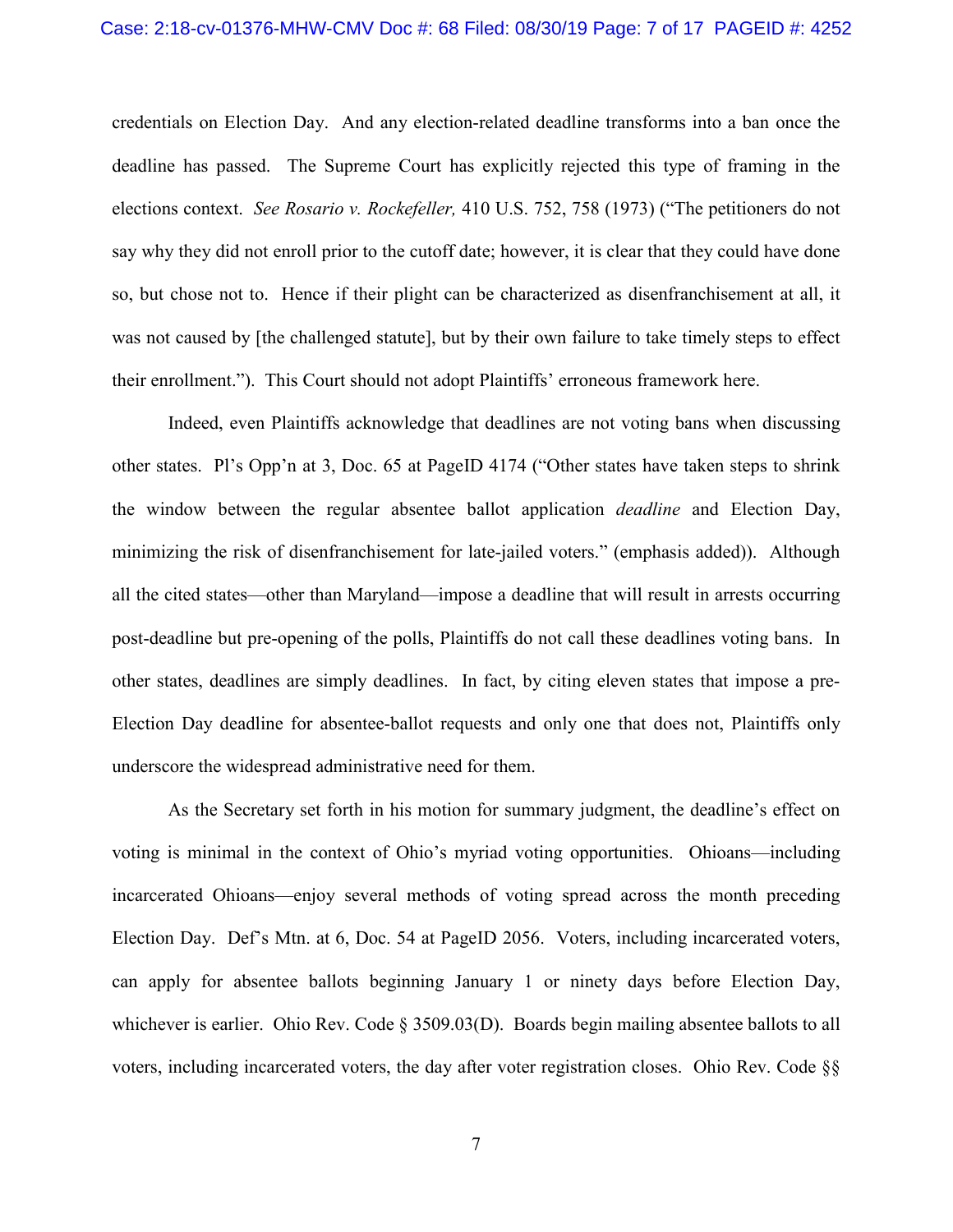3509.01(B)(2), 3503.19(B)(2)(d). Voters, including incarcerated voters, may submit their ballots any time up until noon on the third day before the Election. Ohio Rev. Code §§ 3509.03(D), 3509.08(A). Voters may also cast ballots in person, either early at the Boards of Elections, *see*  Ohio Rev. Code §§ 3509.01-.10, or on Election Day at an assigned polling place, *see* Ohio Rev. Code § 3501.32. Because Plaintiffs' proposed class includes *only* individuals arrested the weekend before Election Day, *see* Compl. ¶ 44, Doc. 1 at PageID 9, all putative plaintiffs had many opportunities to vote early in person.

It is true that confined voters typically do not vote on Election Day, and Plaintiffs make much of this fact. But like any other election process, absentee voting for jailed individuals must eventually end. Tellingly, Plaintiffs are unable cite any authority for the proposition that the deadline for jailed voting must extend all the way to Election Day. Further, Plaintiffs' confinement stands wholly apart from voting. Law-enforcement officers arrested Plaintiffs because they had probable cause to believe that Plaintiffs committed a criminal offense, not because Ohio sought to keep Plaintiffs from voting.

At day's end, whether viewed holistically, from the perspective of incarcerated voters only, or from the perspective of just Plaintiffs Mays and Nelson, Ohio's absentee-ballot-request deadline does not ban or severely burden voting. Opportunities to vote abound, and any burden on voting is minimal.

### **3. Plaintiffs fail to engage with Ohio's interests in placing a reasonable deadline on jailed voting.**

On the other side of the *Anderson-Burdick* ledger, Plaintiffs largely fail to engage with Ohio's interests in the absentee-ballot-request deadline. Plaintiffs claim that the Secretary's interest serves "no compelling interest," invoking strict scrutiny rather than *Anderson-Burdick*  balancing. Pl's Opp'n at 18, Doc. 65 at PageID 4189. Under this heightened standard, Plaintiffs

8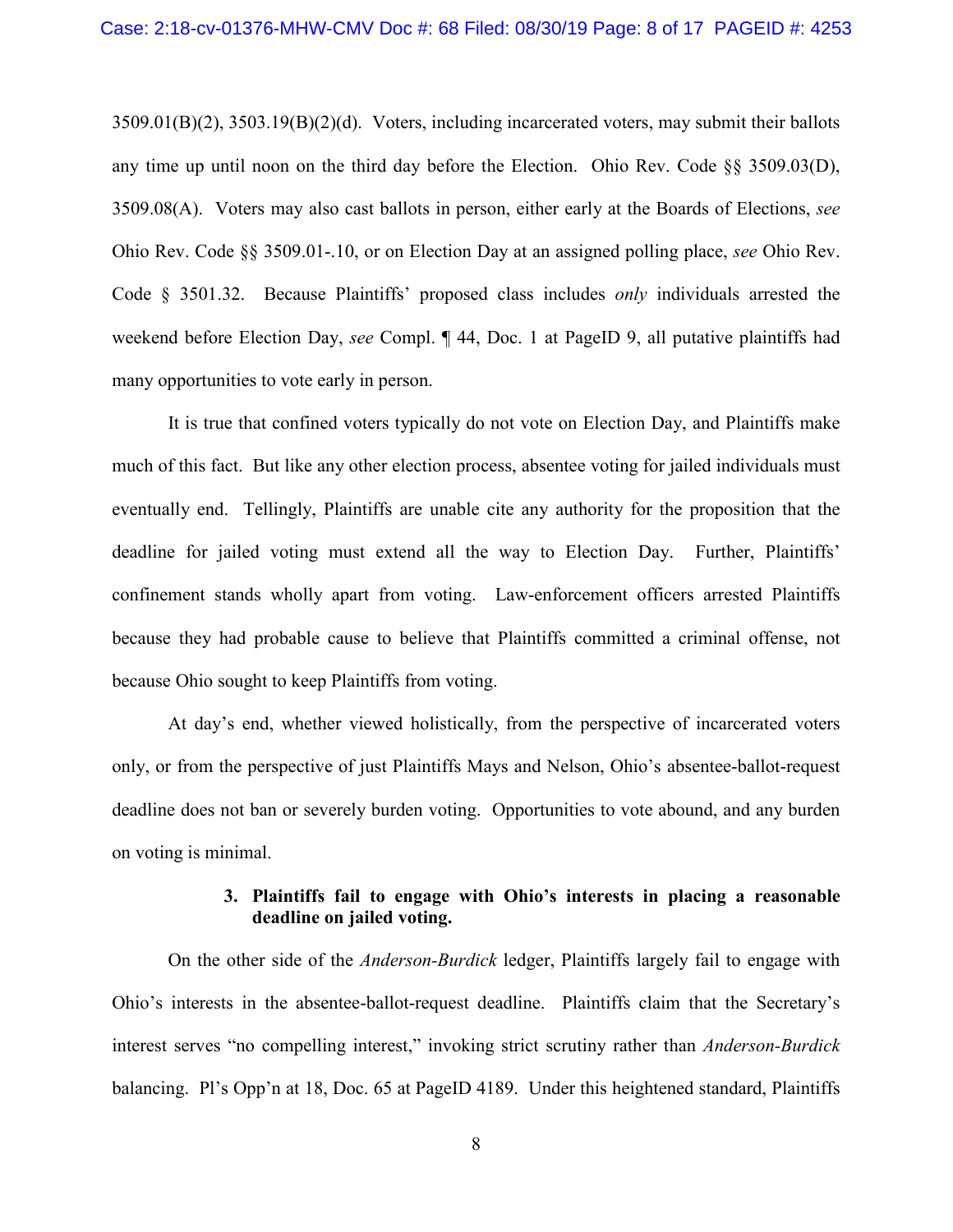#### Case: 2:18-cv-01376-MHW-CMV Doc #: 68 Filed: 08/30/19 Page: 9 of 17 PAGEID #: 4254

claim, the law fails because the boards of elections *could* administer Election Day voting at jails. *See id*. Under Plaintiffs' framing, it appears that anything less than administrative impossibility cannot amount to a "compelling interest."

Plaintiffs misunderstand the applicable legal standard. The *Anderson-Burdick* test requires the court to balance the precise interests set forth by the State against the burden on the right to vote, "taking into consideration 'the extent to which those interests make it necessary to burden the plaintiff's rights.'" *Burdick v. Takushi*, 504 U.S. 428, 434 (1992) (quoting *Anderson v. Celebrezze*, 460 U.S. 780, 789 (1983)). The state need not articulate a "compelling interest" unless Plaintiffs can show a severe burden on voting. *See id.* Plaintiffs' briefing rests entirely on the Court's deeming the deadline a voting ban, the most severe voting restriction imaginable. But as the Secretary has set forth at length, the deadline does not ban voting and in fact imposes a minimal burden on the right to vote.

Because the voting burden is minimal, Ohio need not show that it has a compelling interest in the absentee-ballot deadline. Nor does it need to show that the deadline "is indispensably necessary to avoid either an election catastrophe or an absolute impossibility of performance." *Diaz v. Cobb*, 541 F. Supp. 2d 1319, 1332 (S.D. Fla. 2008). The State's important regulatory interests in avoiding costs and easing the burden on the boards of elections, *see* Def's Mtn. at 23-29, Doc. 54 at PageID 2056, are "sufficient to justify" this reasonable and generally applicable restriction. *Anderson*, 460 U.S. at 788. Plaintiffs never contend that the ballot-request deadline fails to advance these interests—they contend only that these interests are not "compelling." But under the facts of this case, the Secretary need not make that showing.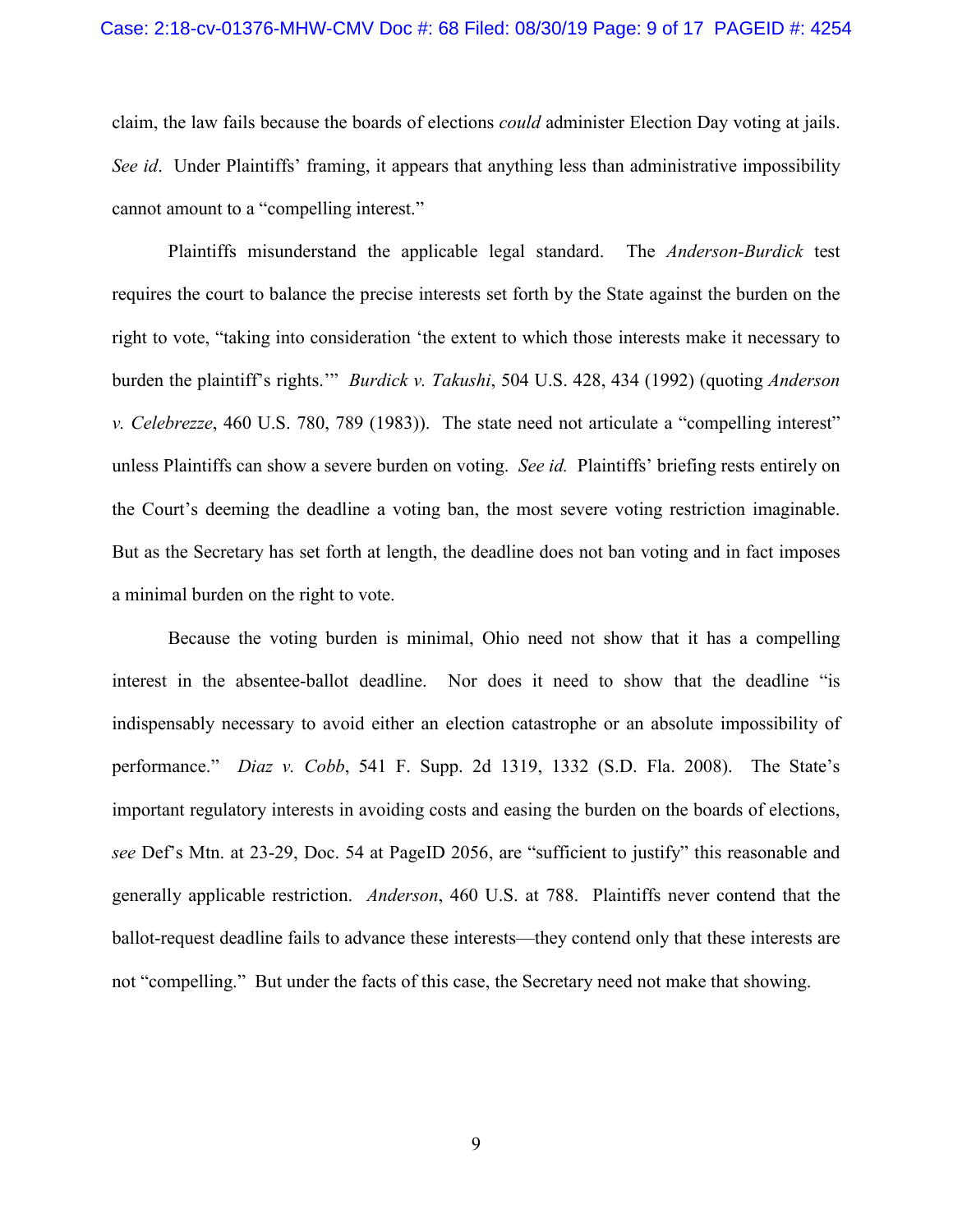#### **C. Plaintiff's approach to as-applied challenges would lead to electoral chaos.**

*Anderson-Burdick* does not "tie the hands" of States in prescribing election rules. *Burdick*, 504 U.S. at 433. It follows that legal review, even if "as applied," must still account for the need for generally-applicable election rules. A post-*Crawford* decision out of the Tenth Circuit is a helpful case study. *Curry v. Buescher*, 394 F. App'x. 438 (10th Cir. 2010). There, a prospective candidate brought an "as applied" challenge to Colorado's requirement that independent candidates be unaffiliated for a year before their candidacy petition. *Id.* at 439, 443 n.6. The challenger argued that, because she was an established candidate who had clashed with her former party the requirement lacked justification as applied to her circumstances. *Id.* at 446. The Tenth Circuit rejected such a narrow lens. The court held that it was "beyond cavil" that it was "without authority to legislate" a "case-by-case inquiry into whether operation of the disaffiliation requirement is warranted." *Id.* It therefore upheld the disaffiliation requirement, even as applied, because the states interests outweighed the candidate's interests in an exception to "the statutory deadline." *Id.*

In this case, Plaintiffs ask for an unworkable test. Accepting their version of an "as applied" challenge would impose consequences far beyond this case's facts. Under Plaintiffs' test, an "as applied" challenge views a deadline's burden from the perspective of a voter that has already missed the deadline. That vantage point then dictates the result: because that voter can no longer vote, the burden is "severe," meaning strict scrutiny, meaning near-certain invalidation. So, it follows, the State must create an as-applied exception to the deadline for the voters who missed the deadline because anything less is a voting ban. This approach is nonsensical. Indeed, it is exactly the type of hands-tying framework *Anderson-Burdick* is meant to avoid. *See Burdick*, 504 U.S. at 433-34.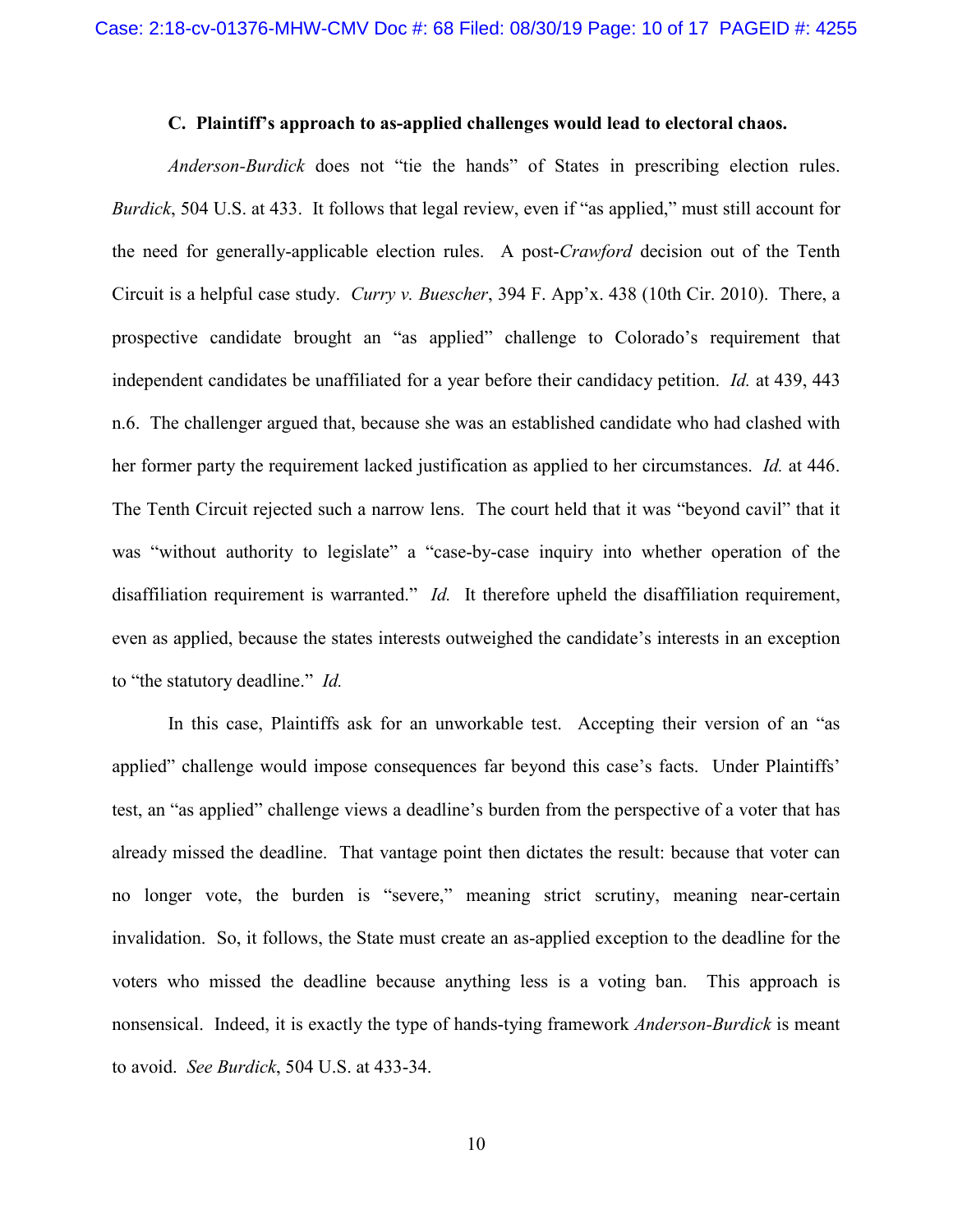Think about the impact of Plaintiffs' test on election administration. If every voter who misses a deadline can assert an as-applied challenge to that deadline, the Secretary would lose his ability to enforce election statutes. Any time a voter missed a deadline, the Secretary would be obliged to create an exception to that deadline for voters on a case-by-case, as-applied basis. This would mean many Supreme Court cases were wrongly decided. For example, if Plaintiffs' approach prevails, the Court in *Rosario* would have had to permit an as-applied exception to New York's registration deadline. Because missing the deadline "banned" the plaintiffs from voting, the state must create an as-applied exception for those plaintiffs. Likewise, in *Crawford*, the Court would have had to create an as-applied exception for all Indiana voters who could not comply with the voter identification law. Because the ID law "banned" such voters from casting ballots, an as-applied exception was required. But of course, the Court did not grant any relief to plaintiffs in *Rosario* or *Crawford*. *See Rosario*, 410 U.S. at 758 (declining to grant relief because plaintiffs' disenfranchisement was caused by plaintiffs' "own failure to take timely steps to effect their enrollment"); *Crawford*, 553 U.S. at 202 (concluding that the voter identification statute did not impose excessively burdensome requirements on any class of voters).

Unsurprisingly, the real test is far more realistic. Every election law "is going to exclude, either de jure or de facto, some people from voting; the constitutional question is whether the restriction and resulting exclusion are reasonable given the interest the restriction serves." *Griffin v. Roupas*, 385 F.3d 1128, 1130 (7th Cir. 2004). "[E]venhanded restrictions that protect the integrity and reliability of the electoral process itself" pass this test. *Crawford*, 553 U.S. at 189-90 (quoting *Anderson*, 460 U.S. at 788 n.9).Here, the generally applicable ballot-request deadline is reasonable in light of the state's interest in administering orderly elections. The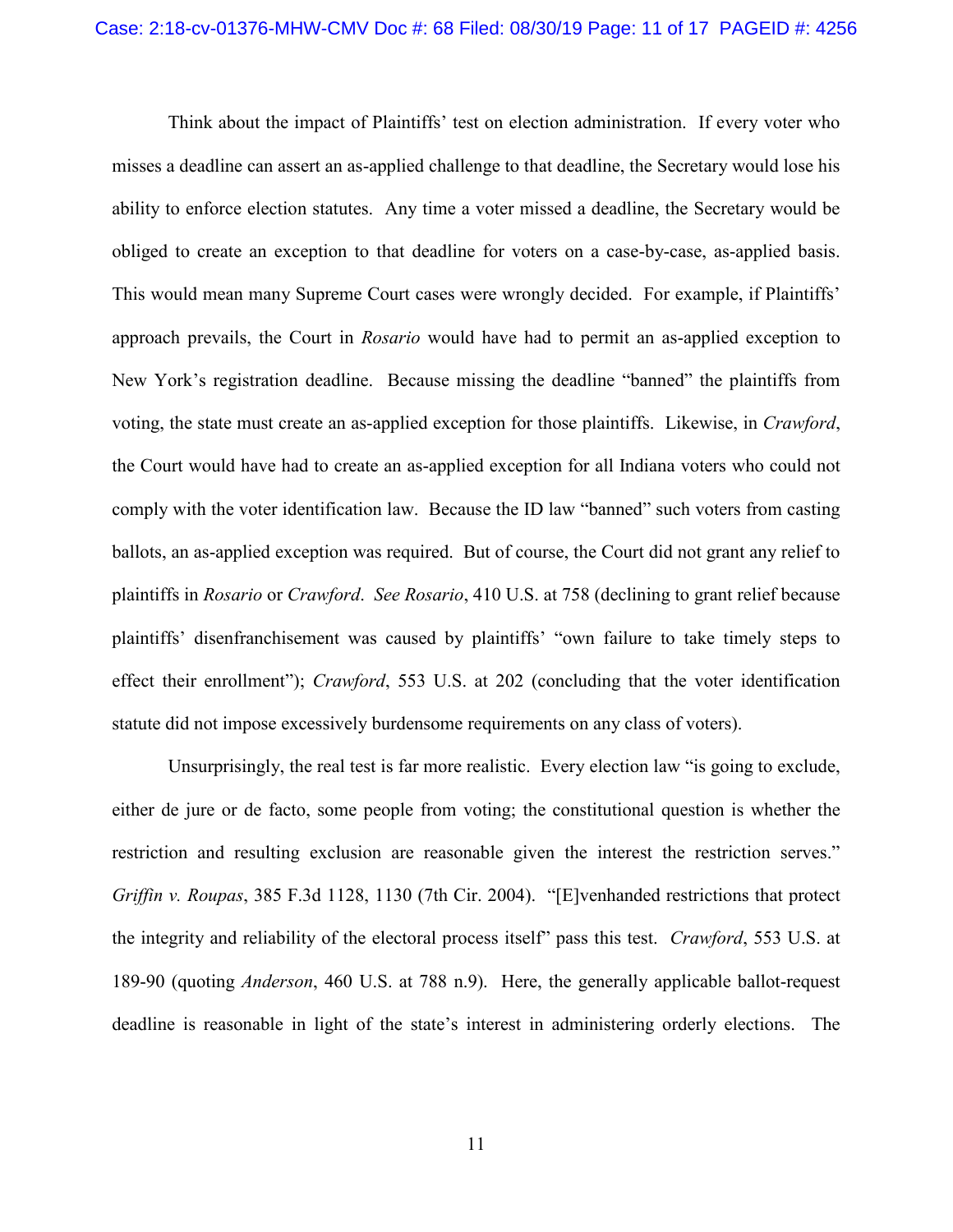Court should follow *Anderson-Burdick* balancing and reject Plaintiffs' invitation to grant voterby-voter, as-applied relief every time an election deadline passes.

## **II. Election Day access to voters differentiates hospitals from jails and justifies the State's disparate treatment of the voters in each facility.**

Plaintiffs' opposition to the Secretary's motion for summary judgment on Plaintiffs' equal protection claim hinges on the following false assertion: "The Secretary does not explain what *relevant* difference exists between late-jailed and late-hospitalized voters to warrant offering the latter more voting opportunities than the former." Pl's Opp'n at 15, Doc. 65 at PageID 4186. This is, of course, untrue. As the Secretary set forth in his motion, and indeed, as Plaintiffs acknowledge throughout their opposition brief, *access* differentiates incarcerated voters from hospitalized voters.

Unlike hospitals, when entering jails and making contact with inmates, board employees must follow specialized and restrictive procedures. In Butler County, the board employees must present the jail with voters' names. A jail employee then "take[s] [them] to where [they] need to be." Smith Dep. 42:9, Doc. 52-3 at PageID 1604. The board employees wait while the jail locates those inmates and sets a contingency plan "if somebody is gone." Fisher Dep. 58:9, Doc. 52-4 at PageID 1750. Similarly, in Franklin County, the board employees present the jail with a letter "stat[ing] they're allowed to come in the building." Trowbridge Dep. 96:5-6, Doc. 51-1 at PageID 908. These barriers to even *entering* the jail facilities would present an enormous obstacle to Election Day voting, where board employees would have to enter, vote the inmates, and return to the Board of Elections in less than five hours.

Access to potential voters once inside the facility also distinguishes jails from hospitals. Plaintiffs note that "the evidence shows that the Board of Elections employees must roam the halls of the hospitals to locate voters." Pl's Opp'n at 16, Doc. 65 at PageID 4187. This ability to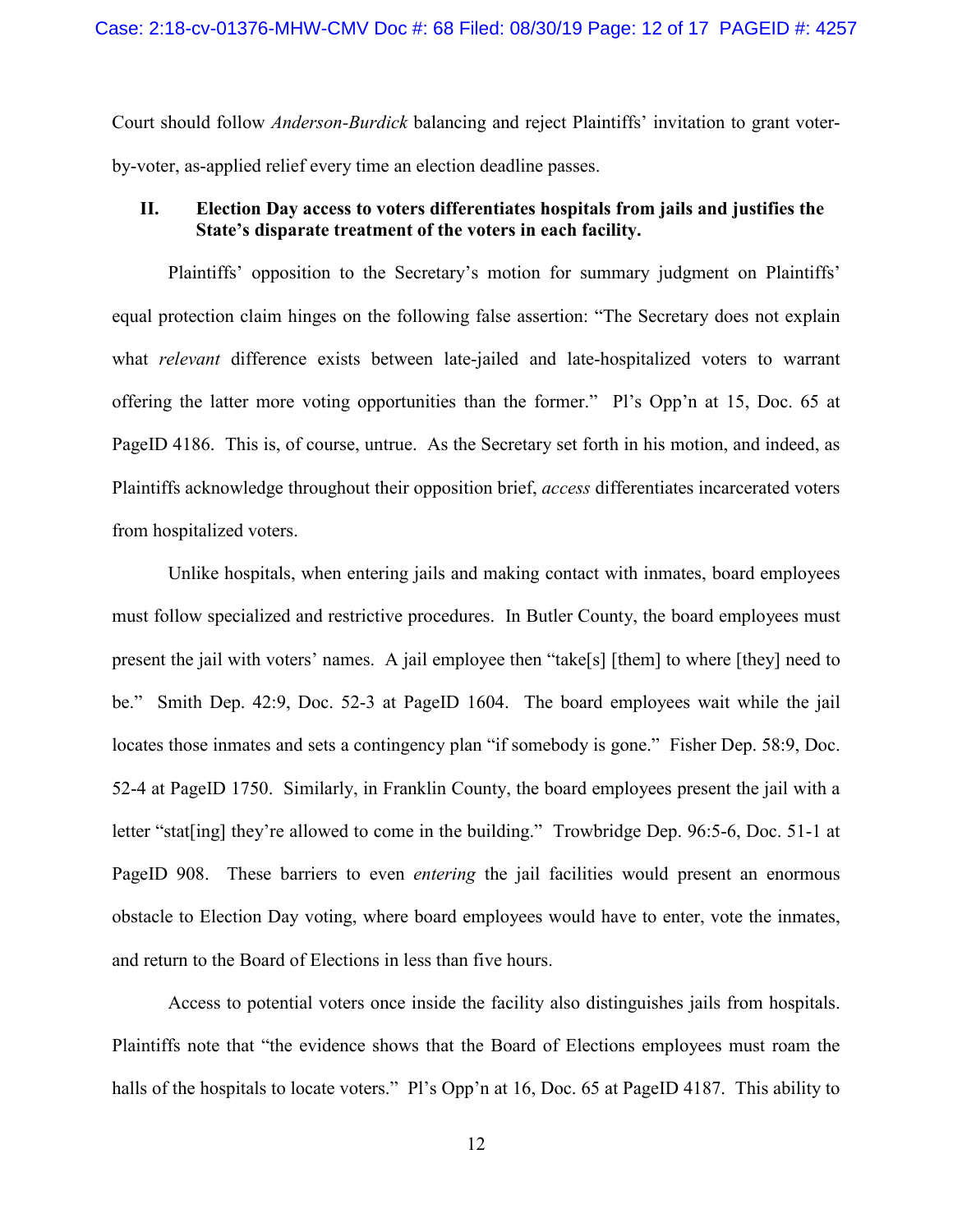wander throughout hospitals stands in marked contrast to county jails. Once inside a jail, board employees have little to no freedom of movement, which prevents them from quickly locating voters and providing them ballots. In jails, board employees must wait for inmates to be brought to them under guard. In Franklin County, a deputy "escort[s]" the board employees to the jail's chapel, while other deputes "will get the inmates out of their cell and bring them to the chapel to vote." Trowbridge Dep. 96:9, 14-15, Doc. 51-1 at PageID 908. Similarly, in Butler County, the jail employees have to locate the inmates who wish to vote and "bring them out one at a time so they can vote with the appropriate people that stand there." Fisher Dep. 57:21-22, Doc. 52-4 at PageID 1750. When this Court ordered temporary relief for Plaintiffs Mays and Nelson, the Montgomery County Board of Elections employees had to wait in a specified area while jail staff located Plaintiffs and escorted them to a voting place. Cavender Dep. 14:7-20, Doc. 52-5 at PageID 2410. Board employees cannot roam the jails to locate individuals who have requested absentee ballots. Indeed, even Plaintiffs admit that "the inmates all come to one place to vote" in the jails. Pl's Opp'n at 16, Doc. 65 at PageID 4187. Tight Election Day timelines would only exacerbate this voter-access problem.

These access differences matter for purposes of Election Day absentee voting, and Ohio may accordingly treat jailed and hospitalized voters differently. And contrary to Plaintiffs' assertion, *Obama for America* does not demand a different result. *See Obama for Am. v. Husted*, 697 F.3d 423 (6th Cir. 2012). In that case, the Sixth Circuit determined that military voters differ from non-military voters in many ways. For example, military and overseas voters' "absence from the country is the factor that makes them distinct," and could justify certain exceptions and special accommodations. *Id.* at 435. But when it comes to voting early in person at the boards of elections, a military voter is no different than any other voter. That is, when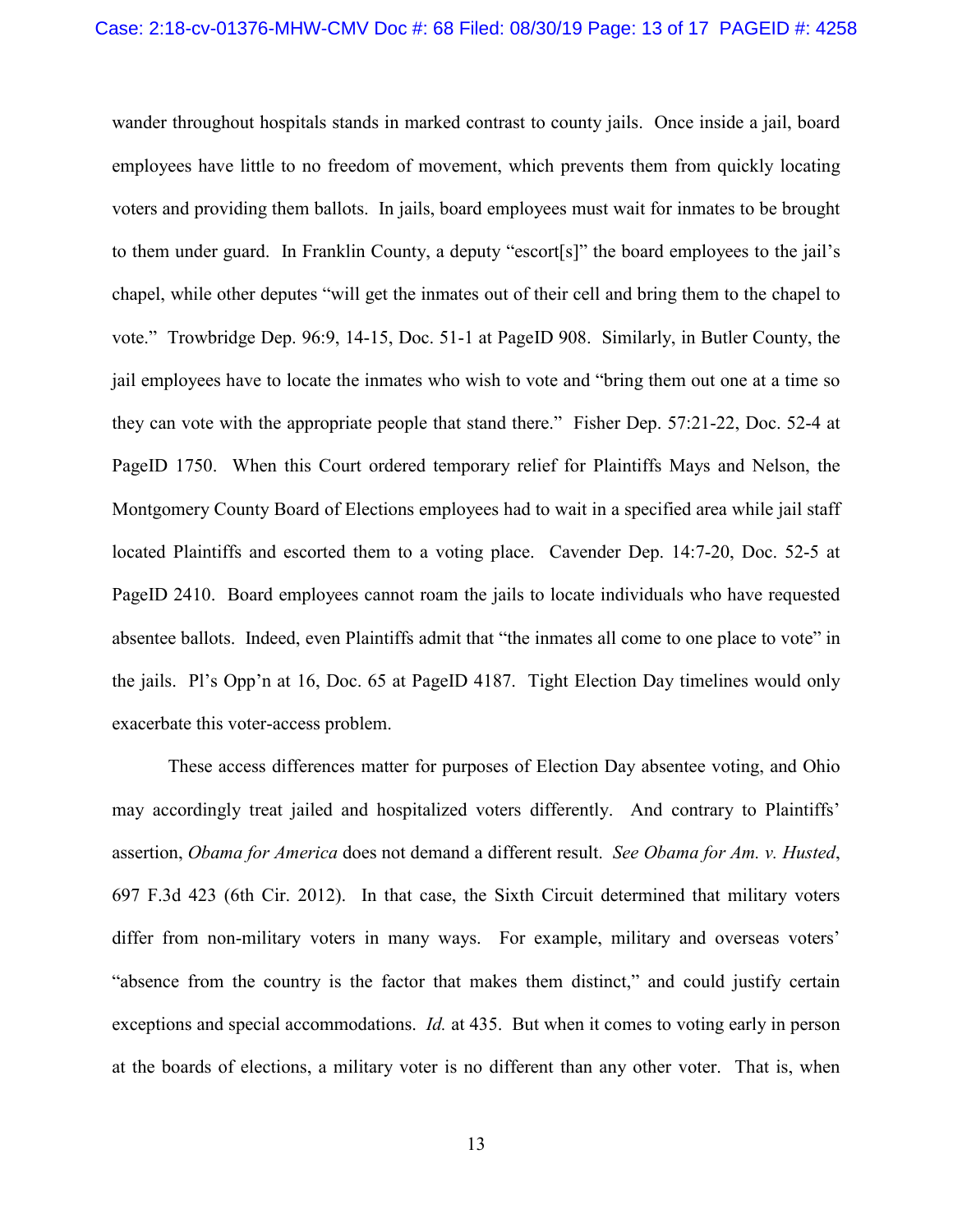military or overseas voters are *not* overseas and can vote early in their home counties, they act no differently than other voters and Ohio's justifications for treating them differently simply melt away. *Id*. But here, for purposes of a law requiring hand delivery of absentee ballots to voters on Election Day, *see* Ohio Rev. Code § 3509.08(B), access to the voters matters. Ohio may treat a group of voters who are difficult to access in a brief window on short notice, like jailed voters, differently from voters who are easier to access under the same time constraints. *See Jolivette v. Husted*, 694 F.3d 760, 771 (6th Cir. 2012) (because independent and partisan candidates access the ballot differently, the state may treat them differently).

Ultimately, Plaintiffs recognize that jails and hospitals present fundamentally different levels of access to election officials, acknowledging additional burdens in "provid[ing] clearance to election officials, monitor[ing] and bring[ing] jailed voters to election officials, and eliminate[ing] opportunities for contraband" in the county jails. Pl's Opp'n at 19, Doc. 65 at PageID 4190. These differences doom their equal protection claim.

### **III. Other states' laws show the substantial power given to states to regulate elections without violating the Constitution.**

Plaintiffs cite certain other states' absentee-ballot-request deadlines in an effort to show the unreasonableness of Ohio's laws. Pl's Opp'n at 3-4, Doc. 65 at PageID 4174-75. But these statutes only reveal that states have expansive rights to regulate elections and that states have done so in myriad ways that suit their particular needs. *See Storer v. Brown*, 415 U.S. 724, 730 (1974) (describing the states' power to regulate elections as "substantial").

For example, Alaska allows voters to submit their absentee ballots via electronic submission. Because of this instantaneous option, the division of elections will accept electronic absentee-ballot requests until 5:00 p.m. the day before Election Day. Voters requesting absentee ballots by mail—as Ohio offers—must submit their requests "not less than 10 days before the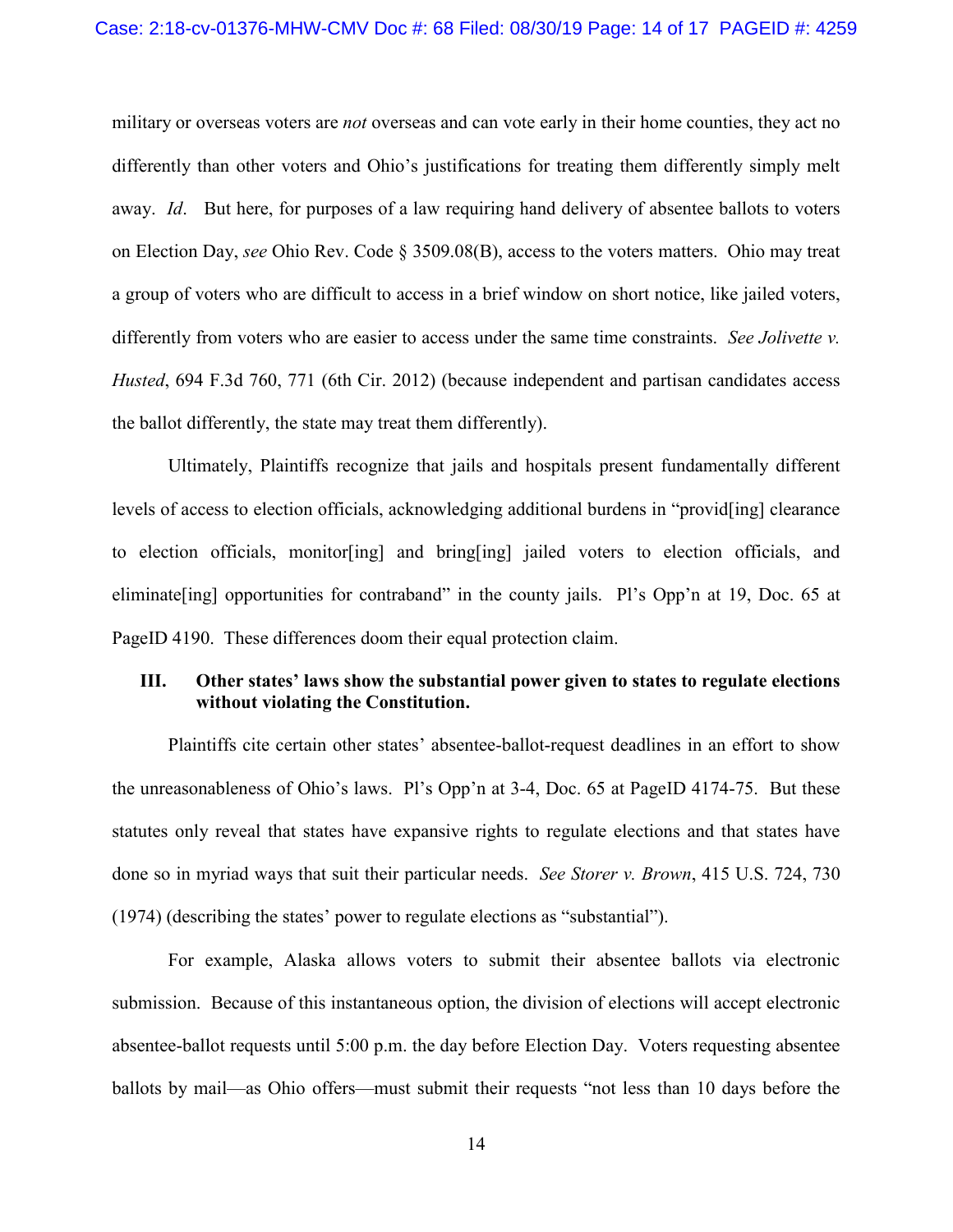#### Case: 2:18-cv-01376-MHW-CMV Doc #: 68 Filed: 08/30/19 Page: 15 of 17 PAGEID #: 4260

election for which the absentee ballot is sought." Alaska Stat. § 15.20.081(b). Different methods call for different deadlines.

Other states cited by Plaintiffs offer later deadlines for submitting absentee-ballot requests, but limit the pool of voters who may request absentee ballots. *See, e.g.*, 15 Del. Code § 5502 (setting forth eight categories of voters eligible to request absentee ballots); Mass. Gen. Laws ch. 54 § 86 (listing the justifications for requesting an absentee ballot); N.Y. Elec. Law § 8-400(1) (listing four categories of absentee voters). Limiting the pool of absentee voters cuts the number of applications, thus allowing a later deadline for absentee-ballot requests.

Ohio's three-day gap between the absentee-ballot-request deadline and Election Day stands well within the national mainstream and provides more opportunities to voters than many states. *See, e.g.*, Ala. Code § 17-11-3(a) (setting the absentee-ballot-request deadline at five days before Election Day); Colo. Rev. Stat. 1-2-201(3)(b)(iii) (eight days); Fla. Stat. § 101.62(2) (ten days if requesting a ballot by mail); Haw. Rev. Stat. § 15-4 (seven days); Idaho Code § 34- 1002(7) (eleven days if requesting a ballot by mail); Ind. Code  $\S$  3-11-4-3(a)(4) (twelve days if requesting a ballot by mail); Kan. Stat. Ann. § 25-1122(f) (seven days); La. Stat. Ann. § 18:1307 (four days); Neb. Rev. Stat. § 32-941 (eleven days); Nev. Rev. Stat. § 293.313 (seven days); N.M. Stat. Ann. § 1-6 (four days); N.C. Gen. Stat. § 163A-1308(a) (seven days); R.I. Gen. Laws § 17-20-2.1(c) (twenty-one days); S.C. Code Ann. § 7-15-330 (four days); Tex. Elec. Code § 86.0015(b-1) (eleven days); Wis. Stat. § 6.86(1)(b) (five days).

States have substantial power to regulate their elections, including setting absenteeballot-request deadlines, without transgressing the Constitution.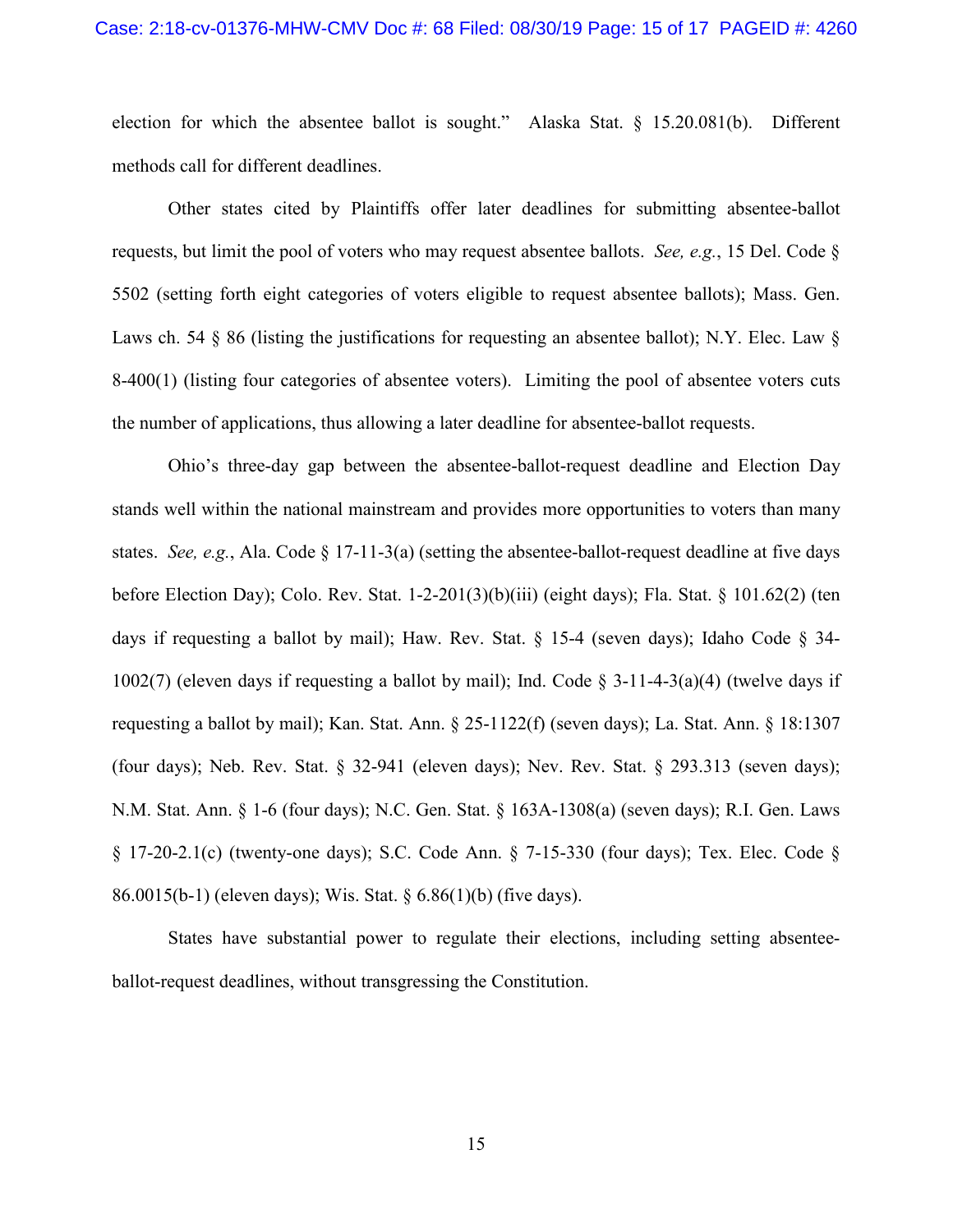Case: 2:18-cv-01376-MHW-CMV Doc #: 68 Filed: 08/30/19 Page: 16 of 17 PAGEID #: 4261

### **CONCLUSION**

For these reasons and for the reasons set forth in the Secretary's Motion for Summary

Judgment, the Secretary requests that the Court grant his motion and dismiss Plaintiffs' claims.

Respectfully submitted, DAVE YOST Ohio Attorney General

*s/ Julie M. Pfeiffer*

JULIE M. PFEIFFER (0069762) \* *\* Trial Attorney* ANN YACKSHAW (0090623) JEFFREY J. BOUCHER (0092374) Assistant Attorneys General Constitutional Offices Section 30 East Broad Street, 16th Floor Columbus, Ohio 43215 Tel: (614) 466-2872; Fax: (614) 728-7592 Julie.Pfeiffer@OhioAttorneyGeneral.gov Ann.Yackshaw@OhioAttorneyGeneral.gov Jeffrey.Boucher@OhioAttorneyGeneral.gov

*Counsel for Defendant Ohio Secretary of State*